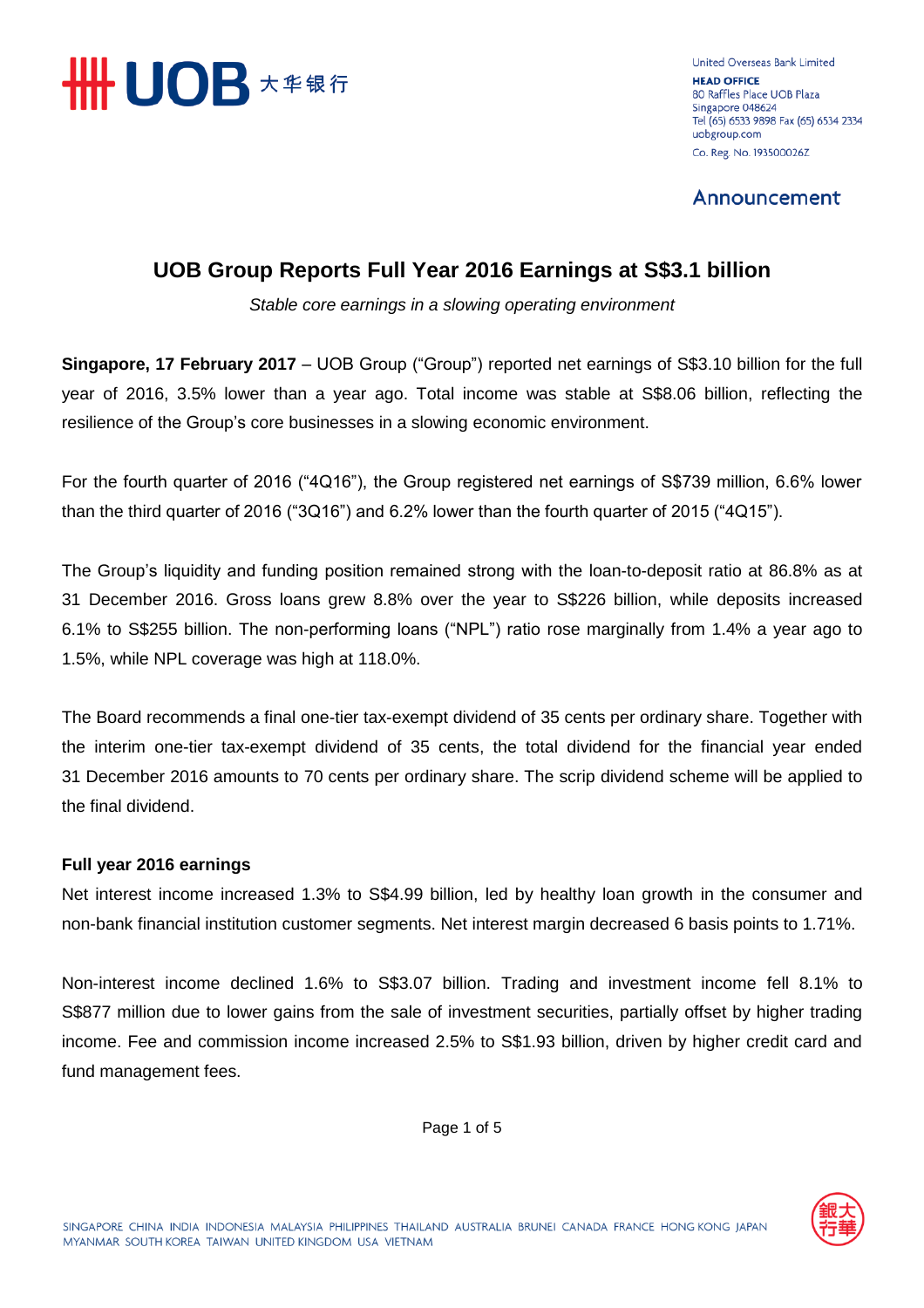

Total expenses rose 2.8% to S\$3.70 billion from a year ago, largely from higher revenue and IT-related expenses. The Group was disciplined in managing total headcount and it continues to invest in technology and infrastructure to sharpen its capabilities. The expense-to-income ratio for the year was 45.9%.

Total credit costs on loans were maintained at 32 basis points for the year. Specific allowance on loans increased S\$577 million to S\$969 million primarily from NPL in oil and gas and shipping industries. Total allowance decreased 11.6% to S\$594 million, due to lower specific allowance on other assets and a release in general allowance. The Group's general allowance remained strong at S\$2.7 billion at the end of the year. The ratio of general allowance to gross loans stood at 1.2%.

### **Fourth quarter 2016 earnings 4Q16 versus 4Q15**

The Group reported net earnings of S\$739 million in 4Q16, 6.2% lower than 4Q15.

Net interest income remained stable at S\$1.28 billion as the strong loan growth was offset by a 10 basis point decrease in net interest margin to 1.69%.

Non-interest income decreased 6.3% to S\$753 million in 4Q16, driven by lower trading and investment income. However, fee and commission income grew 10.6% to S\$531 million, contributed by higher credit card and wealth management fees.

Total expenses for 4Q16 were S\$957 million, largely flat compared with a year ago.

Specific allowance on loans increased S\$313 million to S\$428 million due to NPL in the oil and gas and shipping industries. Total allowance decreased 31.4% to S\$131 million in 4Q16, due to lower specific allowance on other assets and a release in general allowance.



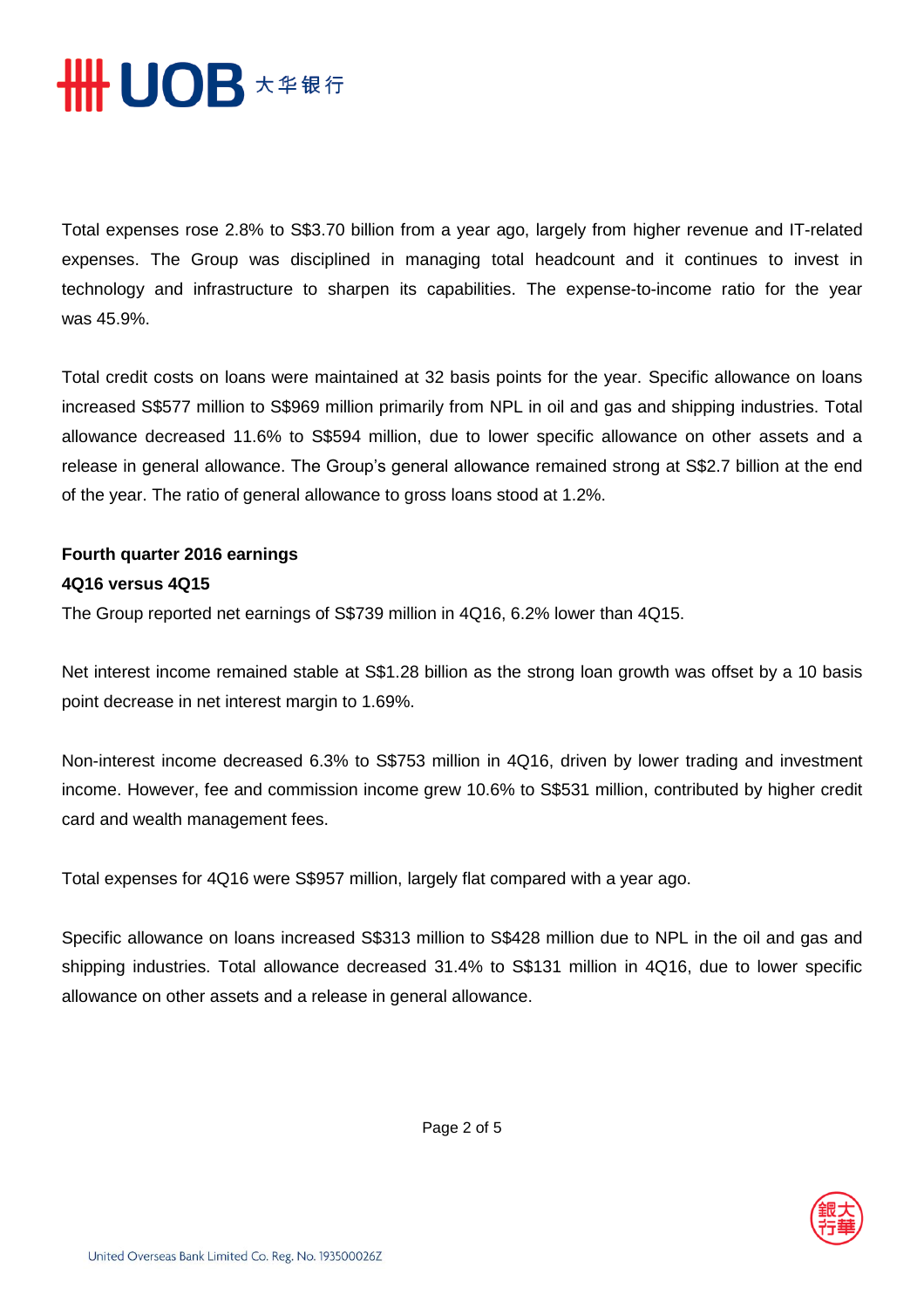

#### **4Q16 versus 3Q16**

Net interest income increased 3.7% to S\$1.28 billion, largely driven by loan growth of 3.8%. Net interest margin was 1.69%, flat from last quarter.

Non-interest income dropped 7.1% to S\$753 million quarter-on-quarter. Trading and investment income declined 32.6% to S\$169 million due to lower trading gains. However, fee and commission income increased 7.8% on higher credit card and loan-related fees.

Total expenses increased 4.2% to S\$957 million mainly on higher revenue-related expenses.

Total allowance decreased 29.5% to S\$131 million, as higher specific allowance on loans was offset by a release in general allowance.

#### **Strong balance sheet and capital position**

The Group continued to maintain a strong funding and capital position. Gross loans amounted to S\$226 billion at end of the year, an increase of 8.8% year-on-year and 3.8% compared to the previous quarter.

Year-on-year, customer deposits grew 6.1% to S\$255 billion. As compared with 3Q16, deposits increased by 1.7%, led mainly by growth in Singapore dollar and US dollar deposits. The Group's loan-to-deposit ratio remained healthy at 86.8%. While staying predominantly deposit-funded, the Group has also tapped alternative sources of funding to diversify funding mix and to optimise overall funding costs. In 2016, the Group issued S\$3.9 billion in debt and capital securities.

The average Singapore dollar and all-currency liquidity coverage ratios during the fourth quarter were 275% and 162% respectively, well above the corresponding regulatory requirements of 100% and 70%.

NPL ratio was 1.5% as at 31 December 2016, improving by 0.1 percentage point over the previous quarter. NPL coverage remained strong at 118.0%, or 262.4% after taking collateral into account.

Page 3 of 5

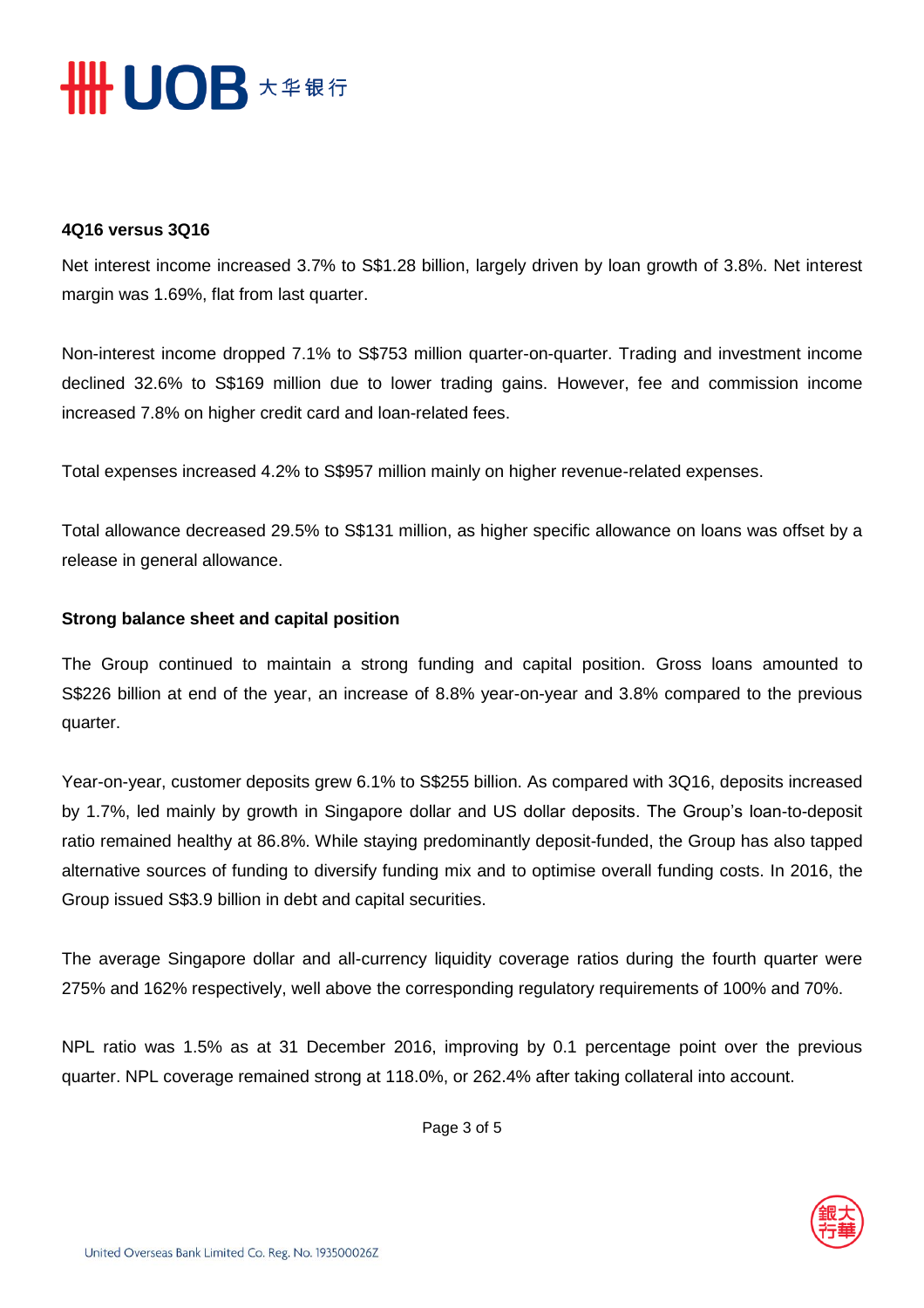

Shareholders' equity increased by 6.8% from a year ago to S\$32.9 billion as at 31 December 2016 due to retained earnings and strong shareholder take-up from the scrip dividend scheme. Compared with 3Q16, shareholders' equity rose 1.4% due to higher retained earnings. Return on equity eased slightly to 10.2% at the end of the year.

As at 31 December 2016, the Group's Common Equity Tier 1 and Total Capital Adequacy Ratio (CAR) remained strong at 13.0% and 16.2% respectively. On a fully-loaded basis, the Common Equity Tier 1 CAR stood at 12.1%. The Group's leverage ratio was 7.4%, well above Basel's minimum requirement of 3%.

#### **CEO's statement**

Mr Wee Ee Cheong, UOB's Deputy Chairman and Chief Executive Officer, said, "Against the subdued growth environment of 2016, we delivered a steady income stream, supported by our diverse fee and lending businesses. Our balance sheet remains strong, as we managed asset quality and diversified our funding base.

"Global uncertainty, slow growth and rapid digital transformation will continue in 2017. However, Asia with its increasing integration and consumer affluence presents opportunities for long-term players such as UOB. We will continue to draw upon our strengths and deep knowledge of the region, while staying committed to investing in our capabilities to meet our customers' needs and to deliver value to our shareholders."

– Ends –



Page 4 of 5